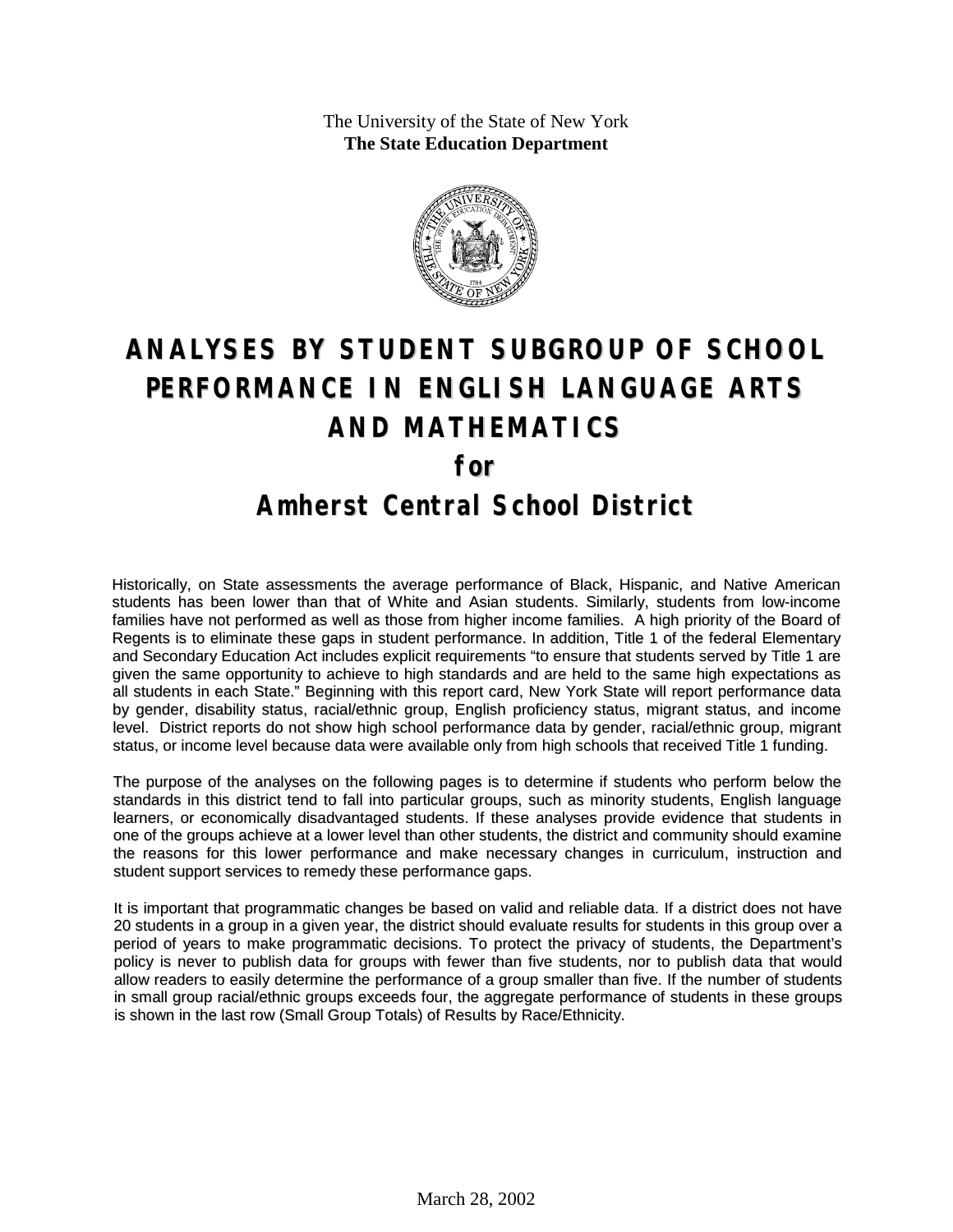# **Elementary English Language Arts**

A description of the performance levels and summary results for all general-education students and all students with disabilities can be found in the *Overview* of the New York State Report Card.

|                                       | <b>Counts of Students</b> |                   |                             |            |              |                  |                |       |                  | <b>Percentages</b><br>of Tested |  |
|---------------------------------------|---------------------------|-------------------|-----------------------------|------------|--------------|------------------|----------------|-------|------------------|---------------------------------|--|
| <b>Student Subgroup</b>               |                           | <b>Not Tested</b> |                             |            |              | <b>Students</b>  |                |       |                  |                                 |  |
|                                       | <b>ALT</b>                | <b>ELL</b>        | No<br>Valid<br><b>Score</b> | Level<br>1 | Level<br>2   | Level<br>3       | Level<br>4     | Total | Level<br>$2 - 4$ | Level<br>$3 - 4$                |  |
| Results by Race/Ethnicity             |                           |                   |                             |            |              |                  |                |       |                  |                                 |  |
| American Indian/Alaskan<br>Native     | $\mathbf 0$               | 0                 | $\pmb{0}$                   | $\pmb{0}$  | 0            | $\mathbf 0$      | 0              | 0     | 0%               | 0%                              |  |
| <b>Black</b>                          | 0                         | 0                 | 0                           | 3          | 12           | 11               | 1              | 27    | 89%              | 44%                             |  |
| Hispanic                              | 0                         | $\mathbf{1}$      | $\pmb{0}$                   | s          | $\mathsf{s}$ | $\mathbf S$      | s              | 1     | $\mathbf s$      | s                               |  |
| Asian or Pacific Islander             | 0                         | 1                 | $\mathbf 0$                 | s          | s            | s                | s              | 9     | s                | s                               |  |
| White                                 | 2                         | 3                 | $\mathbf{2}$                | 6          | 33           | 91               | 61             | 191   | 97%              | 80%                             |  |
| Total                                 | $\mathbf{2}$              | 5                 | $\mathbf{2}$                | 10         | 45           | 107              | 66             | 228   | 96%              | 76%                             |  |
| Small Group Totals (s)                | 0                         | 2                 | 0                           | 1          | 0            | 5                | 4              | 10    | 90%              | 90%                             |  |
| Results by Gender                     |                           |                   |                             |            |              |                  |                |       |                  |                                 |  |
| Female                                | $\mathbf 0$               | $\mathsf 0$       | $\mathbf{1}$                | 4          | 21           | 51               | 39             | 115   | 97%              | 78%                             |  |
| Male                                  | 2                         | 5                 | $\mathbf{1}$                | 6          | 24           | 56               | 27             | 113   | 95%              | 73%                             |  |
| Total                                 | $\mathbf{2}$              | 5                 | $\mathbf{2}$                | 10         | 45           | 107              | 66             | 228   | 96%              | 76%                             |  |
| Results by English Proficiency Status |                           |                   |                             |            |              |                  |                |       |                  |                                 |  |
| <b>English Proficient</b>             | $\overline{c}$            | 0                 | $\boldsymbol{2}$            | 10         | 45           | 107              | 66             | 228   | 96%              | 76%                             |  |
| <b>Limited English Proficient</b>     | $\mathbf 0$               | 5                 | $\pmb{0}$                   | $\pmb{0}$  | 0            | $\boldsymbol{0}$ | 0              | 0     | 0%               | 0%                              |  |
| Total                                 | 2                         | 5                 | $\mathbf{2}$                | 10         | 45           | 107              | 66             | 228   | 96%              | 76%                             |  |
| Results by Income Level               |                           |                   |                             |            |              |                  |                |       |                  |                                 |  |
| Economically<br>Disadvantaged         | $\mathbf 0$               | 4                 | $\overline{c}$              | 4          | 10           | 12               | $\overline{4}$ | 30    | 87%              | 53%                             |  |
| Not Disadvantaged                     | 2                         | $\mathbf{1}$      | $\mathbf 0$                 | 6          | 35           | 95               | 62             | 198   | 97%              | 79%                             |  |
| Total                                 | 2                         | 5                 | $\overline{2}$              | 10         | 45           | 107              | 66             | 228   | 96%              | 76%                             |  |
| Results by Migrant Status             |                           |                   |                             |            |              |                  |                |       |                  |                                 |  |
| <b>Migrant Family</b>                 | 0                         | 0                 | $\mathbf 0$                 | $\pmb{0}$  | 0            | $\mathbf 0$      | 0              | 0     | 0%               | 0%                              |  |
| Not Migrant Family                    | $\overline{2}$            | 5                 | $\overline{2}$              | 10         | 45           | 107              | 66             | 228   | 96%              | 76%                             |  |
| Total                                 | $\overline{c}$            | 5                 | $\boldsymbol{2}$            | 10         | 45           | 107              | 66             | 228   | 96%              | 76%                             |  |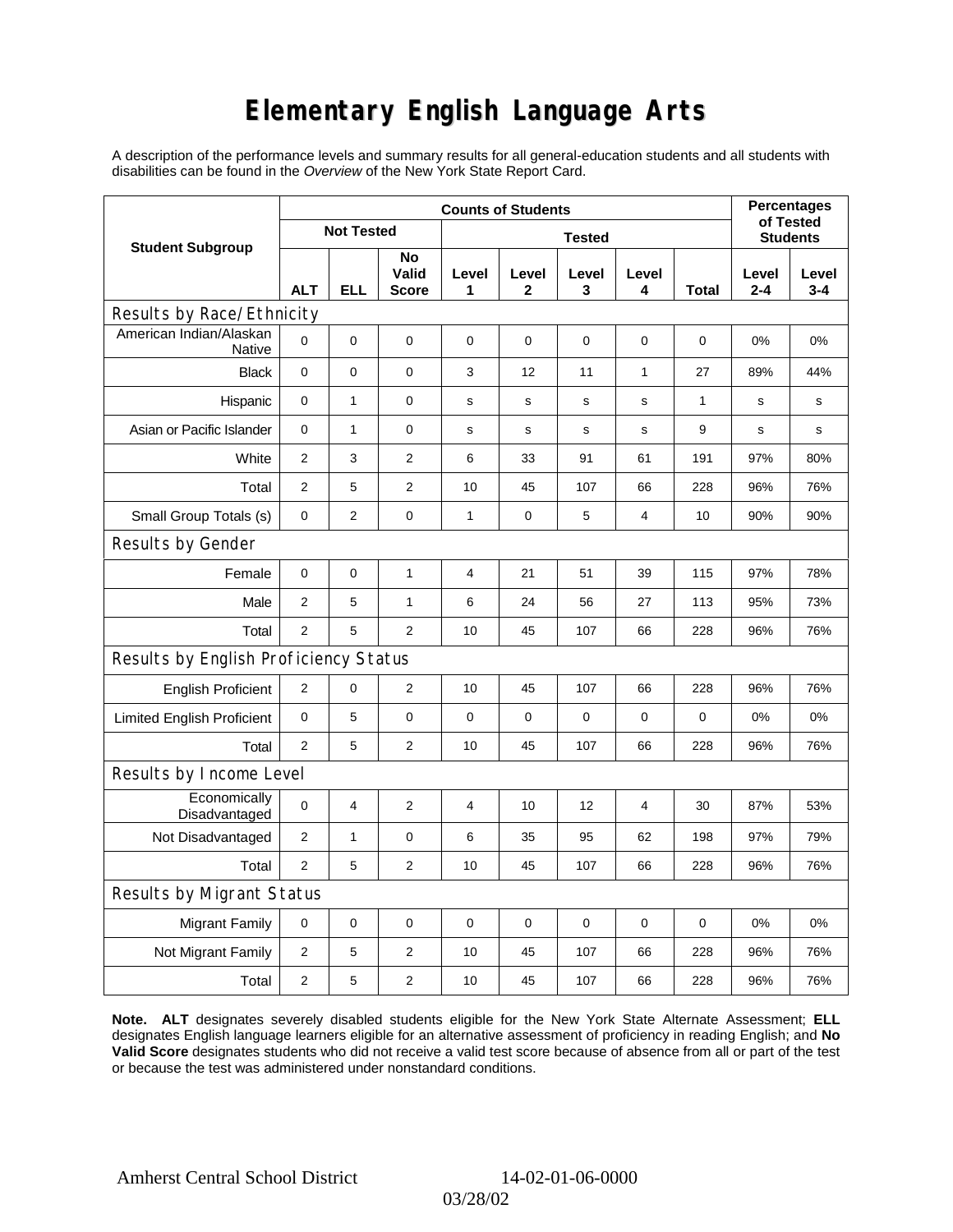# **Elementary Mathematics**

A description of the performance levels and summary results for all general-education students and all students with disabilities can be found in the *Overview* of the New York State Report Card.

|                                       | <b>Counts of Students</b> |                |                             |                |              |             |                |                 |              | <b>Percentages</b><br>of Tested |  |
|---------------------------------------|---------------------------|----------------|-----------------------------|----------------|--------------|-------------|----------------|-----------------|--------------|---------------------------------|--|
| <b>Student Subgroup</b>               | <b>Not Tested</b>         |                | <b>Tested</b>               |                |              |             |                | <b>Students</b> |              |                                 |  |
|                                       | <b>ALT</b>                | <b>ELL</b>     | No<br>Valid<br><b>Score</b> | Level<br>1     | Level<br>2   | Level<br>3  | Level<br>4     | Total           | Level<br>2-4 | Level<br>$3 - 4$                |  |
| Results by Race/Ethnicity             |                           |                |                             |                |              |             |                |                 |              |                                 |  |
| American Indian/Alaskan<br>Native     | 0                         | $\mathbf 0$    | $\mathbf 0$                 | $\mathbf 0$    | $\mathbf 0$  | 0           | $\mathbf 0$    | $\mathbf 0$     | 0%           | 0%                              |  |
| <b>Black</b>                          | 0                         | 0              | $\mathbf 0$                 | $\overline{4}$ | 9            | 9           | $\overline{4}$ | 26              | 85%          | 50%                             |  |
| Hispanic                              | 0                         | 0              | 0                           | s              | s            | s           | s              | $\overline{2}$  | s            | s                               |  |
| Asian or Pacific Islander             | $\mathbf 0$               | 0              | 0                           | $\mathbf S$    | $\mathbf S$  | $\mathbf s$ | $\mathbf s$    | 10              | $\mathbf s$  | s                               |  |
| White                                 | $\overline{2}$            | 3              | $\mathbf{1}$                | 1              | 18           | 76          | 95             | 190             | 99%          | 90%                             |  |
| Total                                 | $\mathbf{2}$              | 3              | $\mathbf{1}$                | 5              | 28           | 89          | 106            | 228             | 98%          | 86%                             |  |
| Small Group Totals (s)                | 0                         | 0              | 0                           | 0              | $\mathbf{1}$ | 4           | 7              | 12              | 100%         | 92%                             |  |
| Results by Gender                     |                           |                |                             |                |              |             |                |                 |              |                                 |  |
| Female                                | 0                         | $\mathbf{1}$   | $\mathbf{1}$                | $\overline{4}$ | 14           | 47          | 49             | 114             | 96%          | 84%                             |  |
| Male                                  | $\overline{2}$            | $\overline{2}$ | $\pmb{0}$                   | $\mathbf{1}$   | 14           | 42          | 57             | 114             | 99%          | 87%                             |  |
| Total                                 | $\overline{2}$            | 3              | $\mathbf{1}$                | 5              | 28           | 89          | 106            | 228             | 98%          | 86%                             |  |
| Results by English Proficiency Status |                           |                |                             |                |              |             |                |                 |              |                                 |  |
| <b>English Proficient</b>             | $\overline{2}$            | 0              | $\mathbf{1}$                | $\mathbf S$    | ${\tt S}$    | ${\tt S}$   | s              | 226             | s            | s                               |  |
| <b>Limited English Proficient</b>     | 0                         | 3              | $\pmb{0}$                   | $\mathbf s$    | $\mathbf s$  | s           | $\mathbf s$    | 2               | s            | s                               |  |
| Total                                 | $\overline{2}$            | 3              | $\mathbf{1}$                | 5              | 28           | 89          | 106            | 228             | 98%          | 86%                             |  |
| Results by Income Level               |                           |                |                             |                |              |             |                |                 |              |                                 |  |
| Economically<br>Disadvantaged         | $\mathbf 0$               | 3              | $\mathbf 0$                 | 3              | 9            | 16          | 5              | 33              | 91%          | 64%                             |  |
| Not Disadvantaged                     | $\overline{2}$            | 0              | $\mathbf{1}$                | $\overline{2}$ | 19           | 73          | 101            | 195             | 99%          | 89%                             |  |
| Total                                 | $\overline{2}$            | 3              | $\mathbf{1}$                | 5              | 28           | 89          | 106            | 228             | 98%          | 86%                             |  |
| Results by Migrant Status             |                           |                |                             |                |              |             |                |                 |              |                                 |  |
| <b>Migrant Family</b>                 | 0                         | 0              | 0                           | 0              | 0            | 0           | $\mathbf 0$    | 0               | 0%           | 0%                              |  |
| Not Migrant Family                    | $\overline{c}$            | 3              | $\mathbf{1}$                | 5              | 28           | 89          | 106            | 228             | 98%          | 86%                             |  |
| Total                                 | $\overline{2}$            | 3              | $\mathbf{1}$                | 5              | 28           | 89          | 106            | 228             | 98%          | 86%                             |  |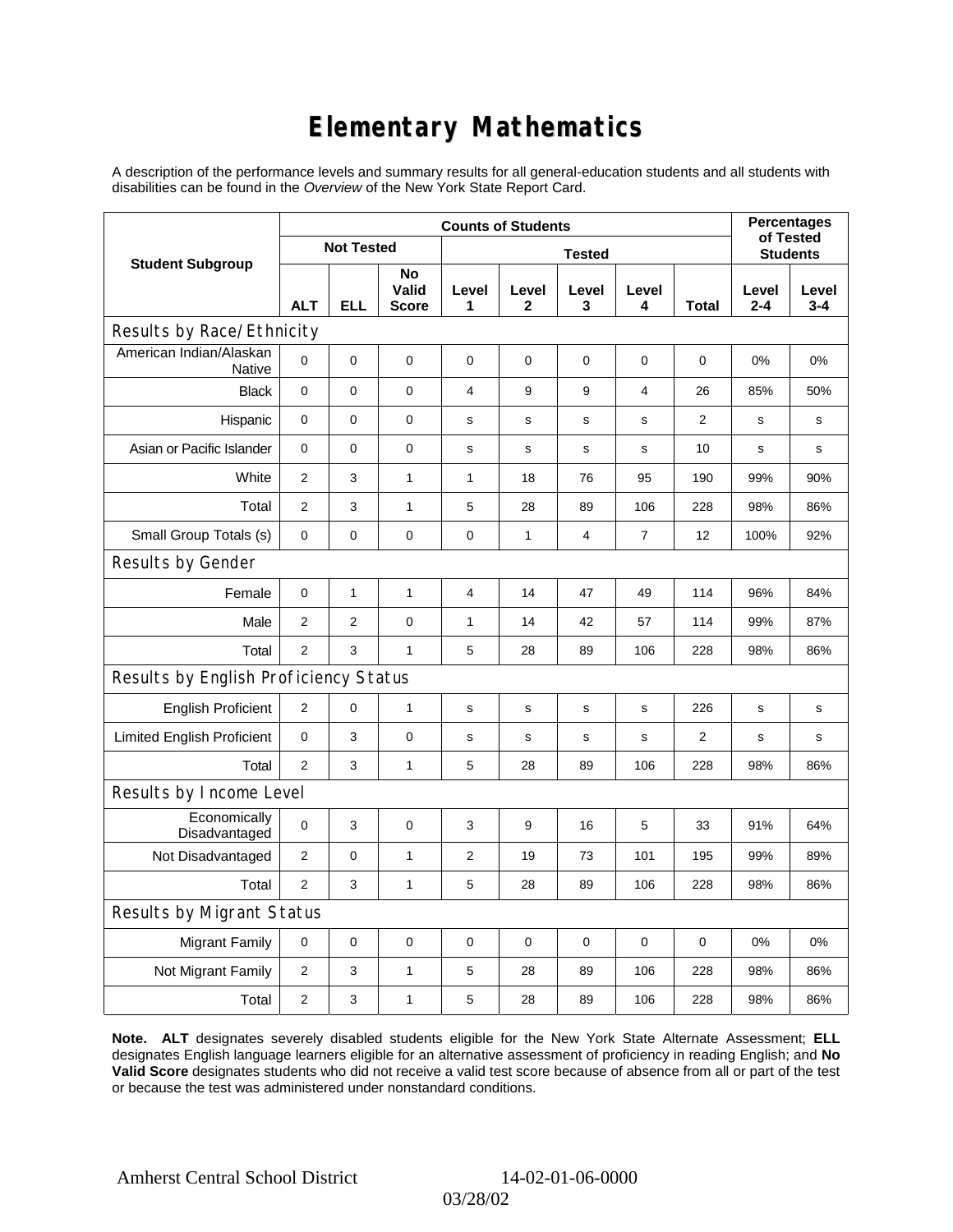### **Middle-Level English Language Arts**

A description of the performance levels and summary results for all general-education students and all students with disabilities can be found in the *Overview* of the New York State Report Card.

|                                       | <b>Counts of Students</b> |                |                             |                |             |             |             |                 | <b>Percentages</b><br>of Tested |                  |
|---------------------------------------|---------------------------|----------------|-----------------------------|----------------|-------------|-------------|-------------|-----------------|---------------------------------|------------------|
| <b>Student Subgroup</b>               | <b>Not Tested</b>         |                | <b>Tested</b>               |                |             |             |             | <b>Students</b> |                                 |                  |
|                                       | <b>ALT</b>                | <b>ELL</b>     | No<br>Valid<br><b>Score</b> | Level<br>1     | Level<br>2  | Level<br>3  | Level<br>4  | Total           | Level<br>2-4                    | Level<br>$3 - 4$ |
| Results by Race/Ethnicity             |                           |                |                             |                |             |             |             |                 |                                 |                  |
| American Indian/Alaskan<br>Native     | 0                         | $\mathbf 0$    | $\mathbf 0$                 | $\mathbf 0$    | $\mathbf 0$ | 0           | $\mathbf 0$ | $\mathbf 0$     | 0%                              | 0%               |
| <b>Black</b>                          | 0                         | 0              | 0                           | $\overline{4}$ | 13          | 11          | 2           | 30              | 87%                             | 43%              |
| Hispanic                              | 0                         | $\mathbf 0$    | 0                           | s              | s           | s           | s           | 1               | s                               | s                |
| Asian or Pacific Islander             | $\mathbf 0$               | $\mathbf{1}$   | 0                           | $\mathbf S$    | $\mathbf S$ | $\mathbf s$ | s           | 6               | $\mathbf s$                     | s                |
| White                                 | 3                         | $\mathbf{1}$   | $\pmb{0}$                   | 7              | 66          | 97          | 46          | 216             | 97%                             | 66%              |
| Total                                 | 3                         | $\overline{2}$ | $\pmb{0}$                   | 11             | 82          | 112         | 48          | 253             | 96%                             | 63%              |
| Small Group Totals (s)                | 0                         | $\mathbf{1}$   | 0                           | 0              | 3           | 4           | 0           | 7               | 100%                            | 57%              |
| Results by Gender                     |                           |                |                             |                |             |             |             |                 |                                 |                  |
| Female                                | 0                         | $\mathbf{1}$   | $\pmb{0}$                   | $\overline{4}$ | 30          | 53          | 34          | 121             | 97%                             | 72%              |
| Male                                  | 3                         | $\mathbf{1}$   | $\pmb{0}$                   | $\overline{7}$ | 52          | 59          | 14          | 132             | 95%                             | 55%              |
| Total                                 | 3                         | $\overline{2}$ | 0                           | 11             | 82          | 112         | 48          | 253             | 96%                             | 63%              |
| Results by English Proficiency Status |                           |                |                             |                |             |             |             |                 |                                 |                  |
| <b>English Proficient</b>             | 3                         | 0              | $\pmb{0}$                   | 11             | 82          | 112         | 48          | 253             | 96%                             | 63%              |
| <b>Limited English Proficient</b>     | 0                         | $\overline{2}$ | $\pmb{0}$                   | 0              | 0           | 0           | 0           | 0               | 0%                              | 0%               |
| Total                                 | 3                         | $\overline{2}$ | $\pmb{0}$                   | 11             | 82          | 112         | 48          | 253             | 96%                             | 63%              |
| Results by Income Level               |                           |                |                             |                |             |             |             |                 |                                 |                  |
| Economically<br>Disadvantaged         | $\mathbf{1}$              | 1              | $\mathbf 0$                 | 6              | 18          | 8           | 2           | 34              | 82%                             | 29%              |
| Not Disadvantaged                     | $\overline{2}$            | 1              | 0                           | 5              | 64          | 104         | 46          | 219             | 98%                             | 68%              |
| Total                                 | 3                         | $\mathbf{2}$   | $\pmb{0}$                   | 11             | 82          | 112         | 48          | 253             | 96%                             | 63%              |
| Results by Migrant Status             |                           |                |                             |                |             |             |             |                 |                                 |                  |
| <b>Migrant Family</b>                 | 0                         | $\mathbf 0$    | 0                           | $\mathbf 0$    | 0           | 0           | 0           | 0               | 0%                              | 0%               |
| Not Migrant Family                    | 3                         | 2              | 0                           | 11             | 82          | 112         | 48          | 253             | 96%                             | 63%              |
| Total                                 | 3                         | $\overline{2}$ | 0                           | 11             | 82          | 112         | 48          | 253             | 96%                             | 63%              |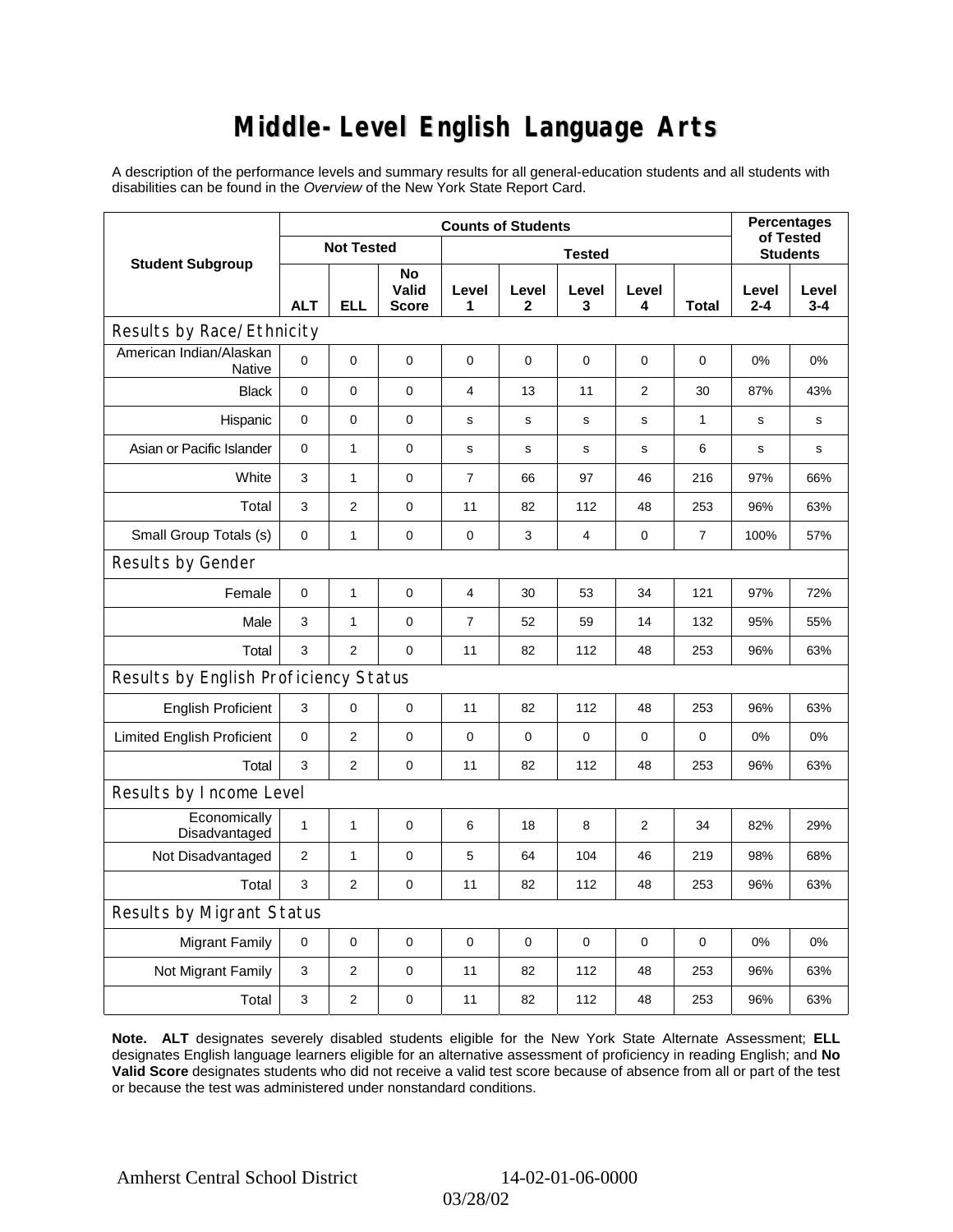### **Middle-Level Mathematics**

A description of the performance levels and summary results for all general-education students and all students with disabilities can be found in the *Overview* of the New York State Report Card.

|                                       | <b>Counts of Students</b> |                   |                             |                |                       |                 |                |                |                  | <b>Percentages</b><br>of Tested |  |
|---------------------------------------|---------------------------|-------------------|-----------------------------|----------------|-----------------------|-----------------|----------------|----------------|------------------|---------------------------------|--|
| <b>Student Subgroup</b>               |                           | <b>Not Tested</b> |                             |                |                       | <b>Students</b> |                |                |                  |                                 |  |
|                                       | <b>ALT</b>                | <b>ELL</b>        | No<br>Valid<br><b>Score</b> | Level<br>1     | Level<br>$\mathbf{2}$ | Level<br>3      | Level<br>4     | <b>Total</b>   | Level<br>$2 - 4$ | Level<br>$3 - 4$                |  |
| Results by Race/Ethnicity             |                           |                   |                             |                |                       |                 |                |                |                  |                                 |  |
| American Indian/Alaskan<br>Native     | $\mathbf 0$               | 0                 | $\mathbf 0$                 | $\mathbf 0$    | $\mathbf 0$           | 0               | 0              | 0              | $0\%$            | 0%                              |  |
| <b>Black</b>                          | $\mathbf 0$               | 0                 | $\mathbf 0$                 | 5              | 14                    | 9               | $\overline{2}$ | 30             | 83%              | 37%                             |  |
| Hispanic                              | 0                         | 0                 | 0                           | s              | s                     | s               | s              | 1              | $\mathbf s$      | s                               |  |
| Asian or Pacific Islander             | 0                         | 0                 | $\pmb{0}$                   | s              | s                     | s               | s              | $\overline{7}$ | s                | s                               |  |
| White                                 | 3                         | $\mathbf{1}$      | $\mathbf 0$                 | 10             | 49                    | 123             | 35             | 217            | 95%              | 73%                             |  |
| Total                                 | 3                         | 1                 | 0                           | 16             | 64                    | 137             | 38             | 255            | 94%              | 69%                             |  |
| Small Group Totals (s)                | $\mathbf 0$               | 0                 | $\pmb{0}$                   | $\mathbf{1}$   | $\mathbf{1}$          | 5               | $\mathbf{1}$   | 8              | 88%              | 75%                             |  |
| Results by Gender                     |                           |                   |                             |                |                       |                 |                |                |                  |                                 |  |
| Female                                | $\mathbf 0$               | 1                 | $\mathbf 0$                 | 8              | 28                    | 67              | 18             | 121            | 93%              | 70%                             |  |
| Male                                  | 3                         | 0                 | 0                           | 8              | 36                    | 70              | 20             | 134            | 94%              | 67%                             |  |
| Total                                 | 3                         | $\mathbf{1}$      | $\Omega$                    | 16             | 64                    | 137             | 38             | 255            | 94%              | 69%                             |  |
| Results by English Proficiency Status |                           |                   |                             |                |                       |                 |                |                |                  |                                 |  |
| <b>English Proficient</b>             | 3                         | 0                 | $\pmb{0}$                   | s              | $\mathbf S$           | $\mathbf S$     | s              | 254            | s                | s                               |  |
| <b>Limited English Proficient</b>     | 0                         | $\mathbf{1}$      | $\mathbf 0$                 | s              | s                     | $\mathbf s$     | $\mathbf s$    | $\mathbf{1}$   | $\mathbf s$      | s                               |  |
| Total                                 | 3                         | $\mathbf{1}$      | $\pmb{0}$                   | 16             | 64                    | 137             | 38             | 255            | 94%              | 69%                             |  |
| Results by Income Level               |                           |                   |                             |                |                       |                 |                |                |                  |                                 |  |
| Economically<br>Disadvantaged         | $\mathbf{1}$              | 1                 | $\mathbf 0$                 | $\overline{7}$ | 14                    | 11              | 2              | 34             | 79%              | 38%                             |  |
| Not Disadvantaged                     | $\mathbf{2}$              | 0                 | $\mathbf 0$                 | 9              | 50                    | 126             | 36             | 221            | 96%              | 73%                             |  |
| Total                                 | 3                         | $\mathbf{1}$      | $\mathbf 0$                 | 16             | 64                    | 137             | 38             | 255            | 94%              | 69%                             |  |
| <b>Results by Migrant Status</b>      |                           |                   |                             |                |                       |                 |                |                |                  |                                 |  |
| <b>Migrant Family</b>                 | $\mathbf 0$               | 0                 | $\mathbf 0$                 | $\mathbf 0$    | 0                     | $\mathbf 0$     | $\mathbf 0$    | $\mathbf 0$    | 0%               | 0%                              |  |
| Not Migrant Family                    | 3                         | $\mathbf{1}$      | 0                           | 16             | 64                    | 137             | 38             | 255            | 94%              | 69%                             |  |
| Total                                 | 3                         | 1                 | 0                           | 16             | 64                    | 137             | 38             | 255            | 94%              | 69%                             |  |